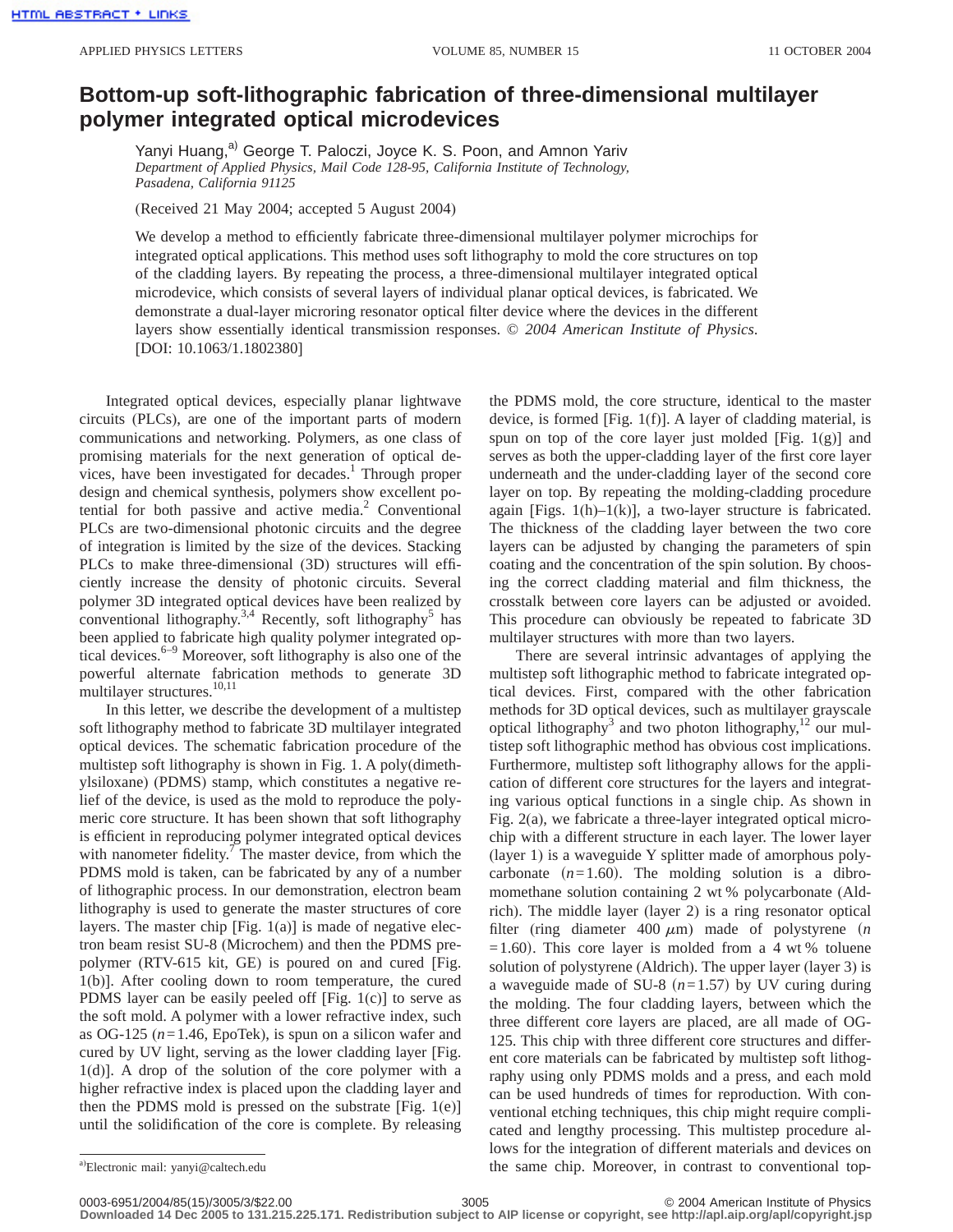

FIG. 1. (Color online) Schematic flowchart of the fabrication of 3D integrated optical microchips.

down etching methods, the bottom-up method is more suitable for constructing 3D structures on existing devices, which may be important for hybrid optoelectronic integration.

In order to investigate the optical properties of each layer of the multilayer structure, we fabricate a two-layer microchip, in which both layers have microring resonator optical filters molded from the same PDMS mold. The microring resonator optical filter<sup>13,14</sup> consists of a straight waveguide evanescently coupled to a filtering waveguide ring. When the coupling between the straight waveguide and the ring reaches the *critical coupling* condition, the resonance wavelengths will be completely attenuated at the output of the waveguide. Polymer microring resonator optical filter devices have been fabricated by different methods, including reactive ion etching,<sup>15</sup> electron beam direct writing,  $^{16,17}$  nanoimprinting,  $^{18}$  and soft lithography.<sup>7,8</sup>

Figure 2(b) shows the optical microscope image of the 3D microchip containing two layers of microring resonator optical filters. Each optical filter has an input end and an



FIG. 2. (Color online) Optical microscope images of multilayer devices. A three-layer microchip and its schematic structure are shown in (a). Each layer consists of a different polymer material. A two-layer microchip containing a microring resonator optical filter in each layer is shown in (b); (c) and (d) are infrared camera images of the outputs of the microring resonator optical filters in the upper layer (input/output 1) and in lower layer (input/ output 2), respectively. The squares in (c) and (d) are the positions of end facets of the other output.

output end [Input 1 and Output 1 in Fig. 2(b) belong to the upper layer while Input 2 and Output 2 the lower layer] and the end facets are prepared by cleaving the silicon substrate. The cores of the microring resonator optical filters are made from SU-8 and the cladding layers are OG-125. The cross section of the core waveguides is 2  $\mu$ m × 1.6  $\mu$ m and the OG-125 layers are 3  $\mu$ m thick. Light from a tunable laser is coupled into one of the inputs through a tapered single-mode fiber and optical transmission from the outputs are collected by a  $10\times$  aspherical objective and then detected by an IR photodetector. The tapered fiber can be controlled by a moving stage to selectively couple the laser into one of the two inputs of the chip. When the laser is coupled into Input 1 (upper layer), we observe light at Output 1 [Fig.  $2(c)$ ]. When we move the tapered fiber to the lower layer and couple the laser into the Input 2, light is observed from Output 2 [Fig. 2(d)]. The position of the end facet of the waveguide in the layer that we have not coupled light into has been marked by a square in the images to indicate the horizontal and vertical displacement. Both images show the good mode confinement of the SU-8 waveguide surrounded by OG-125 cladding, indicating that the refractive index contrast is suitable for single mode transmission. Finite difference simulations confirm the waveguides are single-mode near 1550 nm. No crosstalk is observed in the experiment due to the thick cladding layer between the core layers.

Figure 3 shows the transmission spectra of the dual-layer microring optical filter chip. In order to achieve the critical



FIG. 3. (Color online). Transmission spectra of microring resonator optical filters in the two layers of the microchip [as shown in Fig. 2(b)]. The experimental data are shown as solid circle (lower layer) and solid square (upper layer). The solid line and dashed line are the fitting curves of experimental data of upper layer and lower layer, respectively. The inset shows the detailed spectra near 1550 nm.

**Downloaded 14 Dec 2005 to 131.215.225.171. Redistribution subject to AIP license or copyright, see http://apl.aip.org/apl/copyright.jsp**